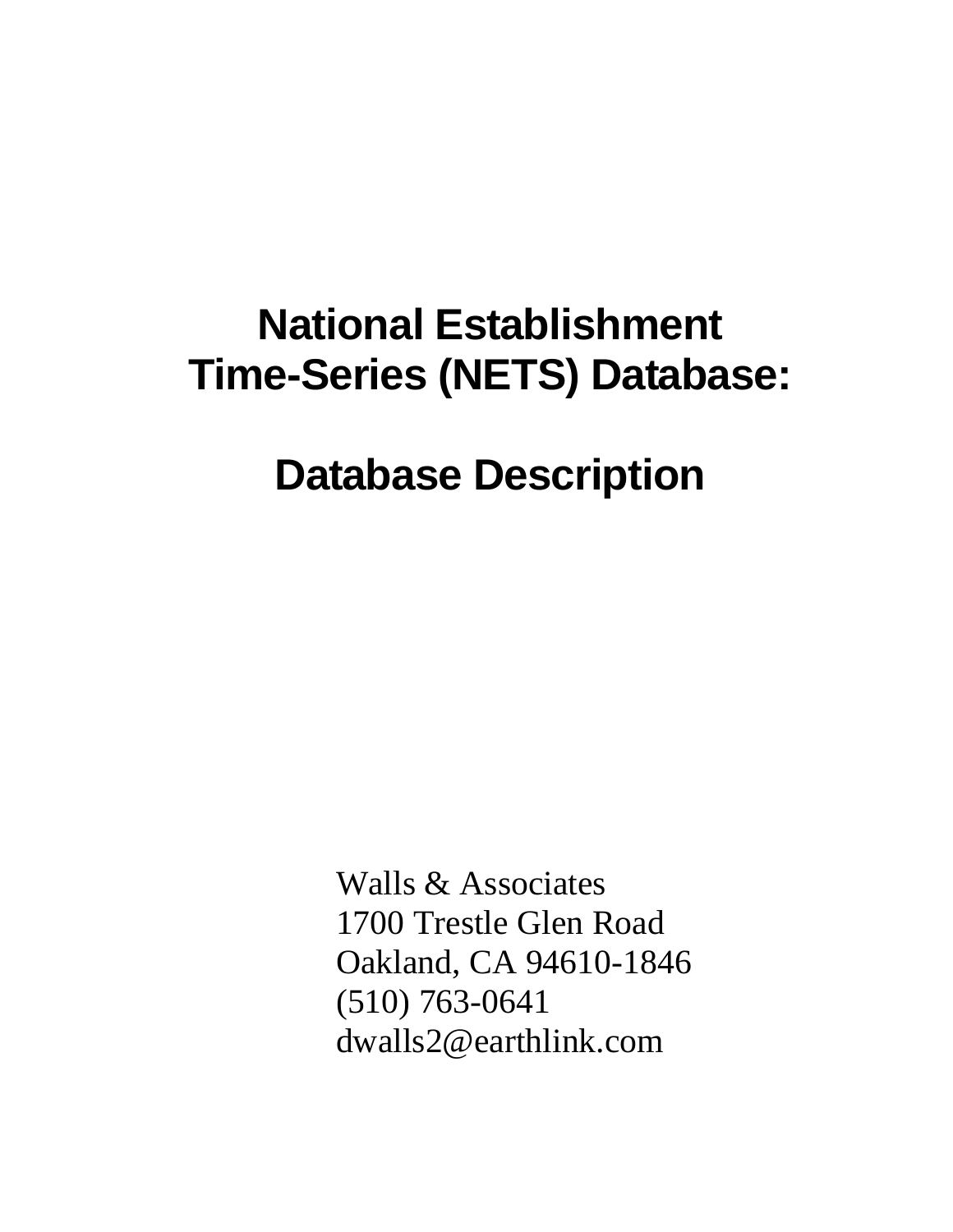### **National Establishment Time-Series (NETS) Database**

To develop a database that better described the *dynamics* of the U.S. economy, Walls & Associates teamed up with Dun and Bradstreet (D&B) to convert their archival establishment data into a *timeseries database* of establishment information, the *National Establishment Time-Series (NETS) Database*. This was accomplished by taking *eighteen annual snapshots* of the full Duns Marketing Information (DMI) file that followed over 34 million establishments between 1990 and 2007. These snapshots actually used the DMI file to determine which establishments were active in January of each year in question. Other archival files (e.g., the Credit Rating file) were utilized to provide annual raw establishment data that allowed us to create time-series information in the following categories:

- Business name,<sup>1</sup> address and contact information (including officer, title, phone number, FIPS codes and longitude and latitude).
- Headquarters linkages (including the D-U-N-S Number of the topmost domestic firm in a "Family Tree" of companies, as well as the parent company and headquarters, the location of the establishment within the corporate hierarchy, and whether the ownership has changed 1990-present).
- Number of related<sup>2</sup> establishments in the same state.
- Years when business was active ("1989" is earliest year in Database and, currently, "2007" is the latest year) and year business started.
- Industry classification (primary SIC and up to five secondary SICs; whether the primary 3-digit SIC changed 1990-present).
- Type of establishment (Single location, headquarters, or branch; public or private; and legal status: proprietorship, partnership, corporation or non-profit).
- Employment at location and job growth relative to peers (3-digit SIC).
- $\bullet$  Estimated annual sales<sup>3</sup> at the establishment and its sales growth relative to peers.
- D&B credit ratings and PayDex Scores<sup>4</sup> (January, minimum and maximum for previous year).
- Special indicators: foreign-owned,<sup>5</sup> import/export,<sup>6</sup> government contracts,<sup>7</sup> minorityowned, women-owned, and gender of officer.

<sup>&</sup>lt;sup>1</sup><br>Includes legal business name and, if different, trade name (usually more commonly known name).

<sup>&</sup>lt;sup>2</sup> Related establishments include those who have the same Ultimate D-U-N-S Number (topmost domestic firm in a "Family Tree" of companies). We also track the number of

 $3$  Sales are reported at the firm level; so a standalone establishment would generally report its sales. For other establishments, firm-level or, when unavailable, industry sales per employee are used to estimate the establishment sales. In many cases, there are no sales at the establishment because it is an intermediate production or distribution facility. However the estimated sales are reported to indicate the level of economic activity at that facility.

 $4 \text{ A } 100$  point indexing system that represents trade experiences reported to D&B, compares payment to terms of sale, and scores the overall manner of payment. The index is dollar-weighted by high credit. A PayDex Score of 80 indicates that, on average, the business pays its bills in a "Prompt" manner.

 $<sup>5</sup>$  This code indicates whether a controlling interest of the outstanding stock in this business is held by a party or parties outside of the</sup> United States.

 $<sup>6</sup>$  Indicator that shows whether the business imports, exports, does both, or neither.</sup>

 $<sup>7</sup>$  Indicates whether or not this business has government contracts or grants.</sup>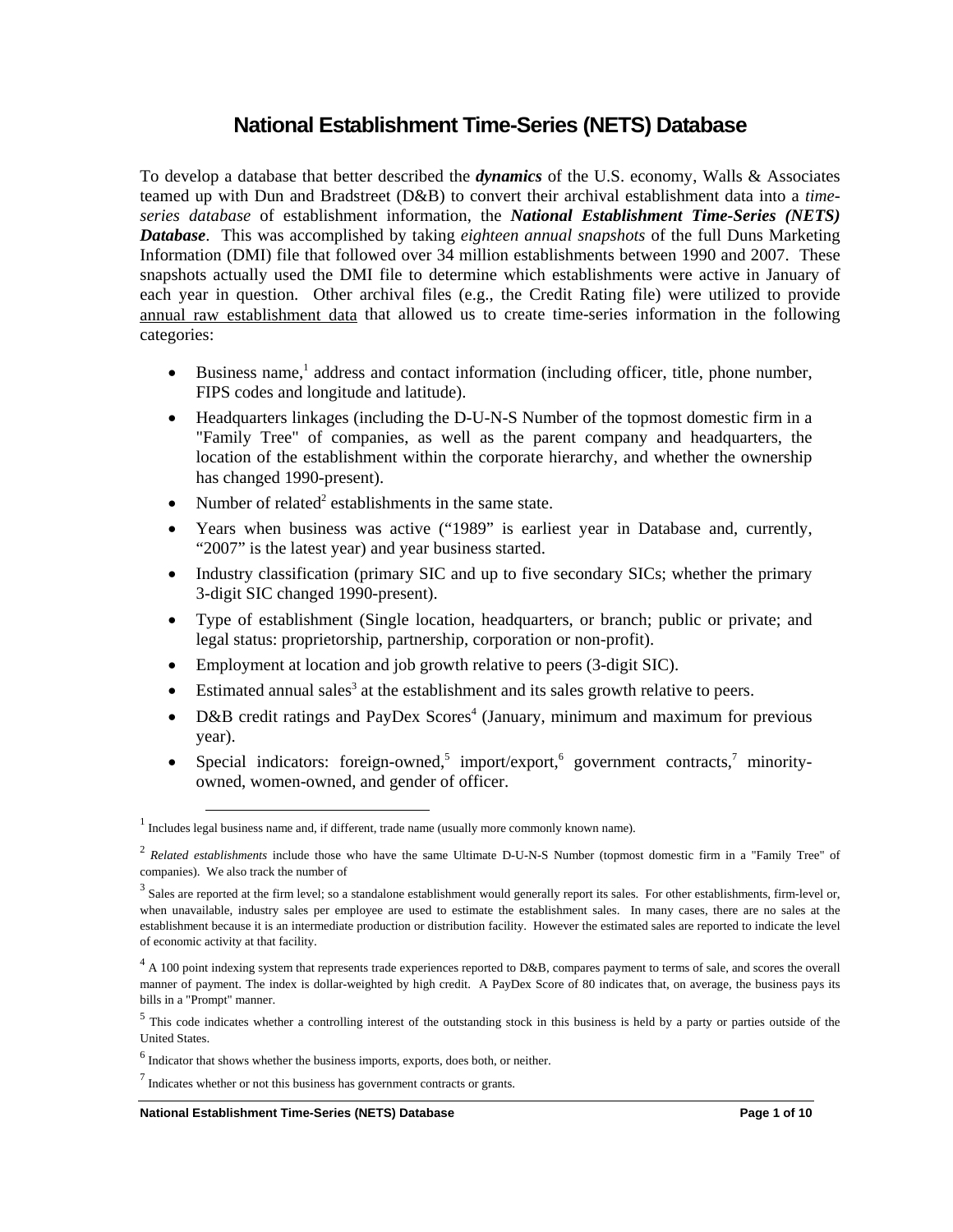• Relocation information (origin and destination of *significant moves*,<sup>8</sup> employment and sales in move year, and whether the establishment moved more than once 1990-2006).

A full list of the *NETS Database* fields is included in the Appendix. Each Summer the *NETS Database* is updated with another year of establishment information. No establishments are ever deleted from the *Database*; but their "LastYear" is indicated, so one can explore the dynamics of "births" and "deaths" of establishments.<sup>9</sup> Walls & Associates maintains the *NETS Database* and continues to update and improve estimates before the next annual update. Walls  $\&$  Associates uses the *NETS Database* in the conduct of its own consulting business and licenses the *Database* to other researchers and analysts.

Copyright Protection: As close to March 30<sup>th</sup> as practical each year, Dun and Bradstreet assembles a snapshot of their archival establishment data for January of that year. The first such delivery was in July-December 2000. The Dun and Bradstreet data is proprietary to D&B and comprises: (1) works of original authorship, including compiled information containing the D&B's selection, arrangement and coordination and expression of such information or pre-existing material it has created, gathered or assembled; (2) confidential and trade secret information; and (3) information that has been created, developed and maintained by D&B at its expense such that misappropriation or unauthorized use by others for commercial gain would harm D&B. The *NETS Database* is created from the D&B data by Walls & Associates from (1) works of original authorship, including computer programming; code; text; and other protectable expression; (2) confidential and trade secret information; and (3) information and works of authorship that have been created, developed and maintained by Walls  $\&$ Associates at its expense such that misappropriation or unauthorized use by others for commercial gain would harm Walls & Associates. No user of the *NETS Database* shall commit, or knowingly assist any third party to commit any act or omission that would impair Walls & Associates or Dun and Bradstreet's rights in the original data or the *NETS Database*.

<sup>&</sup>lt;sup>8</sup> A *significant move* is one in which *both* the establishment's 5-digit ZIP Code and their physical address change between years. In addition, if the establishment "returns" to the same address in future snapshots, then the address change is assumed not to be a significant move (either because the changes were clerical or because the move was "temporary").

 $9$  While there is no legal requirement for establishments to report to Dun and Bradstreet, there is a financial incentive for those activities that wish to get lines-of-credit with suppliers or financial institutions. In addition, Dun and Bradstreet—even without the help of the establishment themselves—has independent sources of information that allow it to develop relatively complete business lists. Nonetheless, one has to examine the *NETS Database* with the understanding that, while consistently reported, some establishments may avoid detection.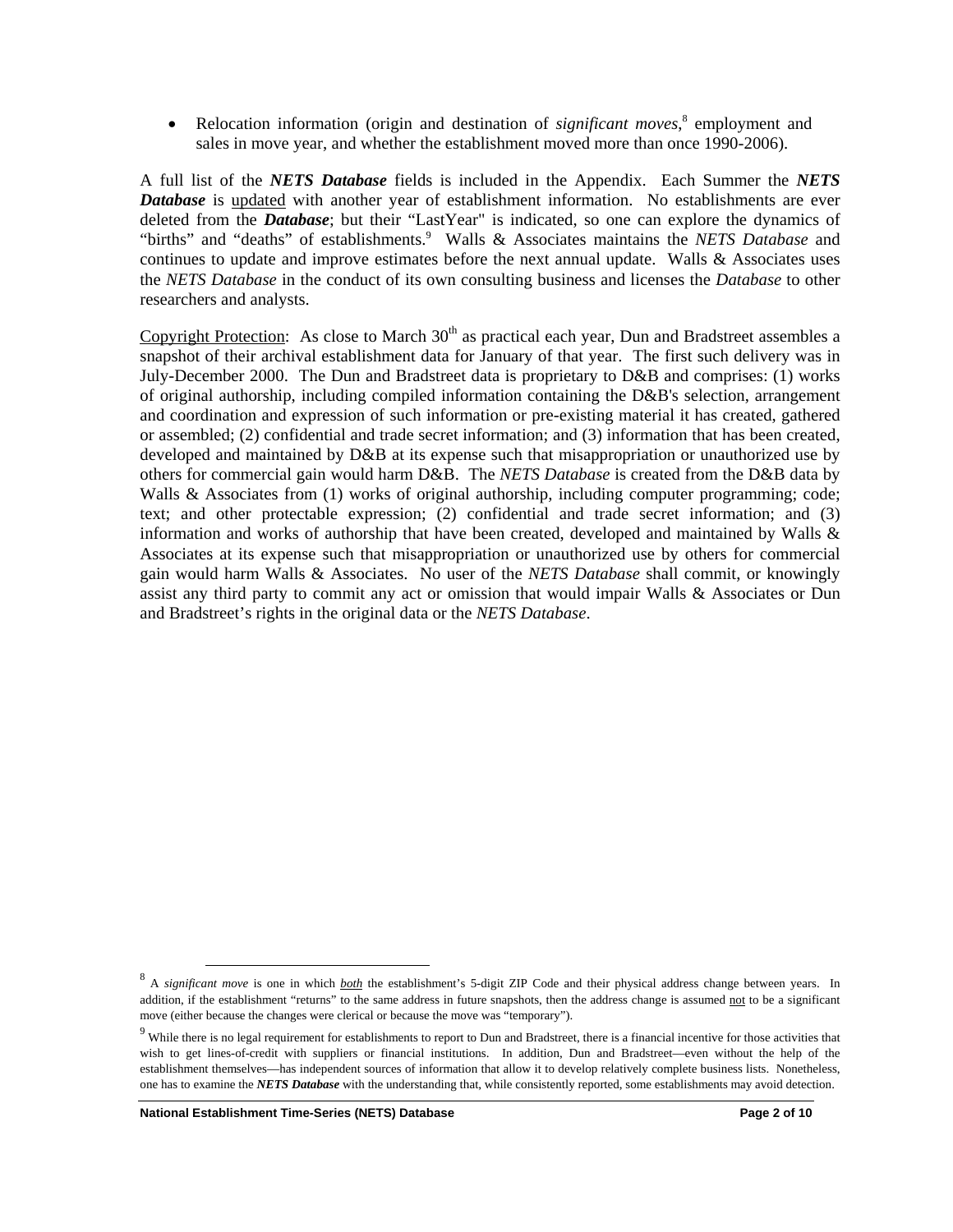### Appendix

National Establishment Time-Series (NETS) Database Description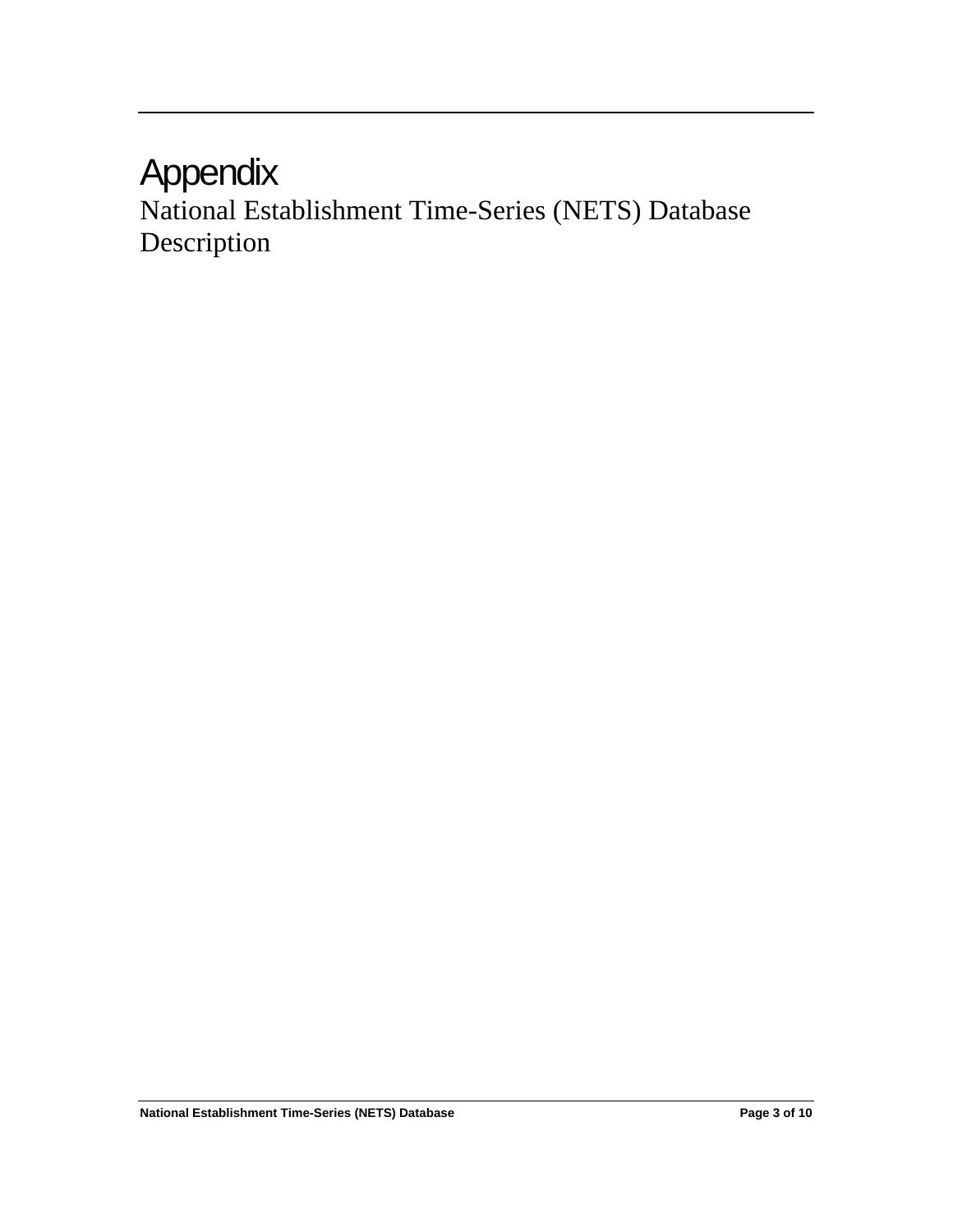### **National Time-Series Establishment Database Description (Data Compiled Annually 1990-Current Year)**

| <b>Field Name</b>    | Data Type     | <b>Size</b>      | <b>Description</b>                                                         |
|----------------------|---------------|------------------|----------------------------------------------------------------------------|
|                      |               |                  |                                                                            |
| DunsNumber           | Text          | 9                | D-U-N-S <sup>®</sup> Establishment Number                                  |
|                      |               |                  |                                                                            |
| Company<br>TradeName | Text          | 50<br>50         | <b>Business Name</b><br><b>Trade Name</b>                                  |
| <b>Address</b>       | Text          |                  |                                                                            |
|                      | Text          | 50               | Street Address (Not available in NETS historical extracts) <sup>10</sup>   |
| City                 | Text          | 30               | <b>City Name</b>                                                           |
| <b>State</b>         | Text          | $\overline{2}$   | <b>State Postal Abbreviation</b>                                           |
| ZipCode              | Text          | 5                | 5-Digit Postal ZIP Code                                                    |
| $ZIP+4$              | <b>Text</b>   | $\overline{4}$   | 4-Digit ZIP Code Extension                                                 |
| Officer              | Text          | 30               | Officer (Not available in NETS historical extracts)                        |
| <b>Title</b>         | Text          | 30               | Officer Title (Not available in NETS historical extracts)                  |
| Area                 | Text          | 3                | Telephone Area Code (Not available in NETS historical extracts)            |
| Phone                | Text          | $\overline{7}$   | Telephone Number (Not available in NETS historical extracts)               |
| Region               | Text          | 50               | Metropolitan Area                                                          |
| <b>HQDuns</b>        | Text          | 9                | Ultimate/Parent/HQ D-U-N-S® Number (highest reported)                      |
| <b>HQCompany</b>     | Text          | 50               | <b>Headquarters Business Name</b>                                          |
| <b>HQTradeName</b>   | Text          | 50               | <b>Headquarters Trade Name</b>                                             |
| <b>HQAddress</b>     | Text          | 50               | Headquarters Street Address (Not available in NETS historical extracts)    |
| <b>HQCity</b>        | Text          | 30               | <b>Headquarters City Name</b>                                              |
| <b>HQState</b>       | Text          | $\overline{2}$   | Headquarters 2-digit Postal State Abbreviation                             |
| <b>HQZipCode</b>     | Text          | $\overline{5}$   | Headquarters 5-Digit Postal ZIP Code                                       |
| $HQZIP+4$            | <b>Text</b>   | $\overline{4}$   | Headquarters 4-Digit ZIP Code Extension                                    |
| <b>HQOfficer</b>     | Text          | 30               | Headquarters Officer (Not available in NETS historical extracts)           |
| <b>HQTitle</b>       | Text          | 30               | Headquarters Officer Title (Not available in NETS historical extracts)     |
| <b>HQArea</b>        | Text          | 3                | Headquarters Telephone Area Code (Not available in NETS historical         |
|                      |               |                  | extracts)                                                                  |
| <b>HQPhone</b>       | <b>Text</b>   | $\overline{7}$   | Headquarters Telephone Number (Not available in NETS historical            |
|                      |               |                  | extracts)                                                                  |
| Related              | Integer       | 5                | Number of Establishments with Same HQDuns in 2007 or LastYear              |
|                      |               | 5                | Number of Establishments with This Establishment as HQDuns in 2007         |
| <b>Kids</b>          | Integer       |                  | or LastYear                                                                |
| FipsMSA              | Text          | 4                | Establishment FIPS MSA Code                                                |
| FipsCounty           | Text          | 5                | <b>Establishment FIPS County Code</b>                                      |
| CityCode             | <b>Text</b>   | 6                | Dun & Bradstreet City Code                                                 |
| Latitude             | Decimal (8,4) | 8                | <b>Establishment Latitude</b>                                              |
| Longitude            | Decimal (8,4) | 8                | <b>Establishment Longitude</b>                                             |
|                      |               | $\mathbf{1}$     | Level at which latitude/longitude provided ( $D = Block$ Face, $B = Block$ |
| LevelCode            | Text          |                  | Group, $T =$ Census Tract Centroid, $Z = ZIP$ Code Centroid, $N = Not$     |
|                      |               |                  | Coded, S = Street Level)                                                   |
| Year                 | Text          | $\overline{4}$   | Year of Address Information                                                |
| EstCat               | Text          | 15 <sub>15</sub> | Last Type of Location (Single Location, Headquarters, Branch, Division)    |
| Emp90                | Long Integer  | 5                | Establishment Employment at Location in 1990                               |
|                      |               | $\mathbf{1}$     | Employees Here Code 1990 ( $0 =$ Actual Figure, 1 = Bottom of Range, 2     |
| EmpC90               | Text          |                  | = D&B Estimate, 3 = Walls Estimate)                                        |
|                      |               |                  |                                                                            |

 $10$  In order to keep research data as cost-effective as possible, contact information is not provided in historical extracts. It is, however, part of the NETS Database and available for all years.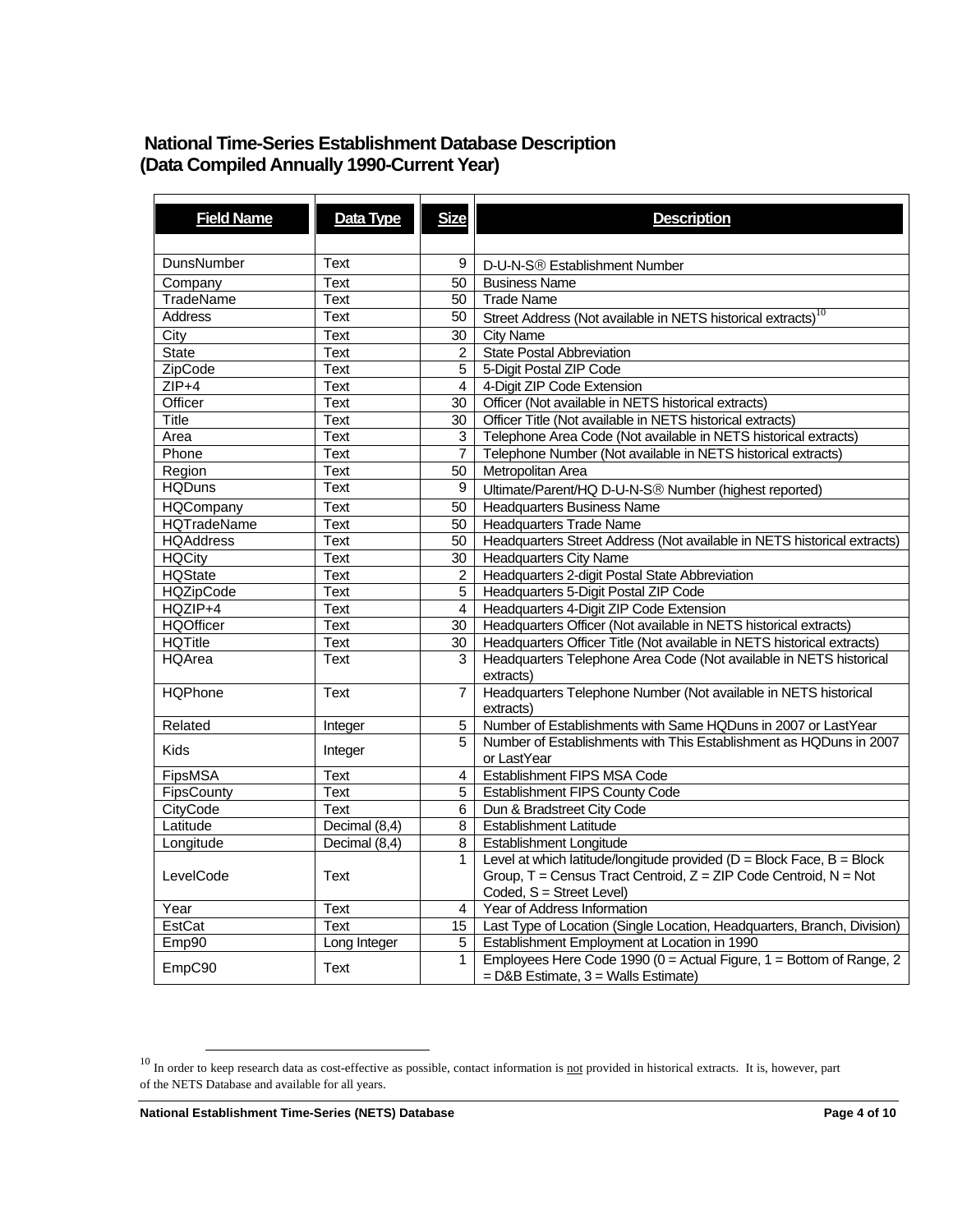| <b>Field Name</b>  | Data Type    | <b>Size</b>    | <b>Description</b>                                                      |
|--------------------|--------------|----------------|-------------------------------------------------------------------------|
|                    |              |                |                                                                         |
|                    |              |                |                                                                         |
| Emp91              | Long Integer | 5              | Establishment Employment at Location in 1991                            |
| EmpC91             | Text         | 1              | Employees Here Code 1991 (see EmpC90 for definitions)                   |
| Emp92              | Long Integer | 5              | Establishment Employment at Location in 1992                            |
| EmpC92             | Text         | 1              | Employees Here Code 1992 (see EmpC90 for definitions)                   |
| Emp93              | Long Integer | 5              | Establishment Employment at Location in 1993                            |
| EmpC93             | Text         | 1              | Employees Here Code 1993 (see EmpC90 for definitions)                   |
| Emp94              | Long Integer | 5              | Establishment Employment at Location in 1994                            |
| EmpC94             | Text         | 1              | Employees Here Code 1994 (see EmpC90 for definitions)                   |
| Emp95              | Long Integer | 5              | Establishment Employment at Location in 1995                            |
| EmpC95             | Text         | 1              | Employees Here Code 1995 (see EmpC90 for definitions)                   |
| Emp96              | Long Integer | 5              | Establishment Employment at Location in 1996                            |
| EmpC96             | Text         | 1              | Employees Here Code 1996 (see EmpC90 for definitions)                   |
| Emp97              | Long Integer | 5              | Establishment Employment at Location in 1997                            |
| EmpC97             | Text         | $\mathbf{1}$   | Employees Here Code 1997 (see EmpC90 for definitions)                   |
| Emp98              | Long Integer | 5              | Establishment Employment at Location in 1998                            |
| EmpC98             | Text         | 1              | Employees Here Code 1998 (see EmpC90 for definitions)                   |
| Emp99              | Long Integer | 5              | Establishment Employment at Location in 1999                            |
| EmpC99             | Text         | 1              | Employees Here Code 1999 (see EmpC90 for definitions)                   |
| Emp00              | Long Integer | 5              | Establishment Employment at Location in 2000                            |
| EmpC00             | Text         | $\mathbf{1}$   | Employees Here Code 2000 (see EmpC90 for definitions)                   |
| Emp01              | Long Integer | 5              | Establishment Employment at Location in 2001                            |
| EmpC01             | Text         | 1              | Employees Here Code 2001 (see EmpC90 for definitions)                   |
| Emp02              | Long Integer | 5              | Establishment Employment at Location in 2002                            |
| EmpCO <sub>2</sub> | Text         | 1              | Employees Here Code 2002 (see EmpC90 for definitions)                   |
| Emp03              | Long Integer | 5              | Establishment Employment at Location in 2003                            |
| EmpC03             | Text         | 1              | Employees Here Code 2003 (see EmpC90 for definitions)                   |
| Emp04              | Long Integer | 5              | Establishment Employment at Location in 2004                            |
| EmpC04             | Text         | 1              | Employees Here Code 2004 (see EmpC90 for definitions)                   |
| Emp05              | Long Integer | 5              | Establishment Employment at Location in 2005                            |
| EmpC05             | Text         | 1              | Employees Here Code 2005 (see EmpC90 for definitions)                   |
| Emp06              | Long Integer | 5              | Establishment Employment at Location in 2006                            |
| EmpC06             | Text         | 1              | Employees Here Code 2006 (see EmpC90 for definitions)                   |
| Emp07              | Long Integer | 5              | Establishment Employment at Location in 2007                            |
| EmpCO7             | Text         | 1              | Employees Here Code 2007 (see EmpC90 for definitions)                   |
| EmpHere            | Long Integer | 5              | Establishment Employment at Location (Last Year)                        |
| EmpHereC           | Text         | 1              | Employees Here (Last Year) Code (see EmpC90 for definitions)            |
| <b>SizeCat</b>     | Text         | 50             | <b>Employment Size Category</b>                                         |
| SIC <sub>2</sub>   | Text         | $\overline{2}$ | Last Primary Standard Industrial Classification (SIC) Code - 2-digits   |
| SIC <sub>3</sub>   | Text         | 3              | Last Primary Standard Industrial Classification (SIC) Code - 3-digits   |
| SIC4               | Text         | 4              | Last Primary Standard Industrial Classification (SIC) Code - 4-digits   |
| SIC <sub>6</sub>   | Text         | 6              | Last Primary Standard Industrial Classification (SIC) Code - 6-digits   |
| SIC <sub>8</sub>   | Text         | 8              | Last Primary Standard Industrial Classification (SIC) Code - 8-digits   |
| <b>SIC8_2</b>      | Text         | 8              | Last Secondary Standard Industrial Classification (SIC) Code - 8-digits |
| SIC8_3             | Text         | 8              | Last Tertiary Standard Industrial Classification (SIC) Code - 8-digits  |
| SICChange          | Text         | 3              | Change in 3-digit SIC between 1990-2007 ("Yes" Or "No")                 |
| <b>SIC90</b>       | Text         | 8              | Primary Standard Industrial Classification (SIC) Code - 8-digits (1990) |
| SIC91              | Text         | 8              | Primary Standard Industrial Classification (SIC) Code - 8-digits (1991) |
| <b>SIC92</b>       | Text         | 8              | Primary Standard Industrial Classification (SIC) Code - 8-digits (1992) |
| <b>SIC93</b>       | Text         | 8              | Primary Standard Industrial Classification (SIC) Code - 8-digits (1993) |
| SIC94              | Text         | 8              | Primary Standard Industrial Classification (SIC) Code - 8-digits (1994) |
| <b>SIC95</b>       | Text         | 8              | Primary Standard Industrial Classification (SIC) Code - 8-digits (1995) |
|                    |              |                |                                                                         |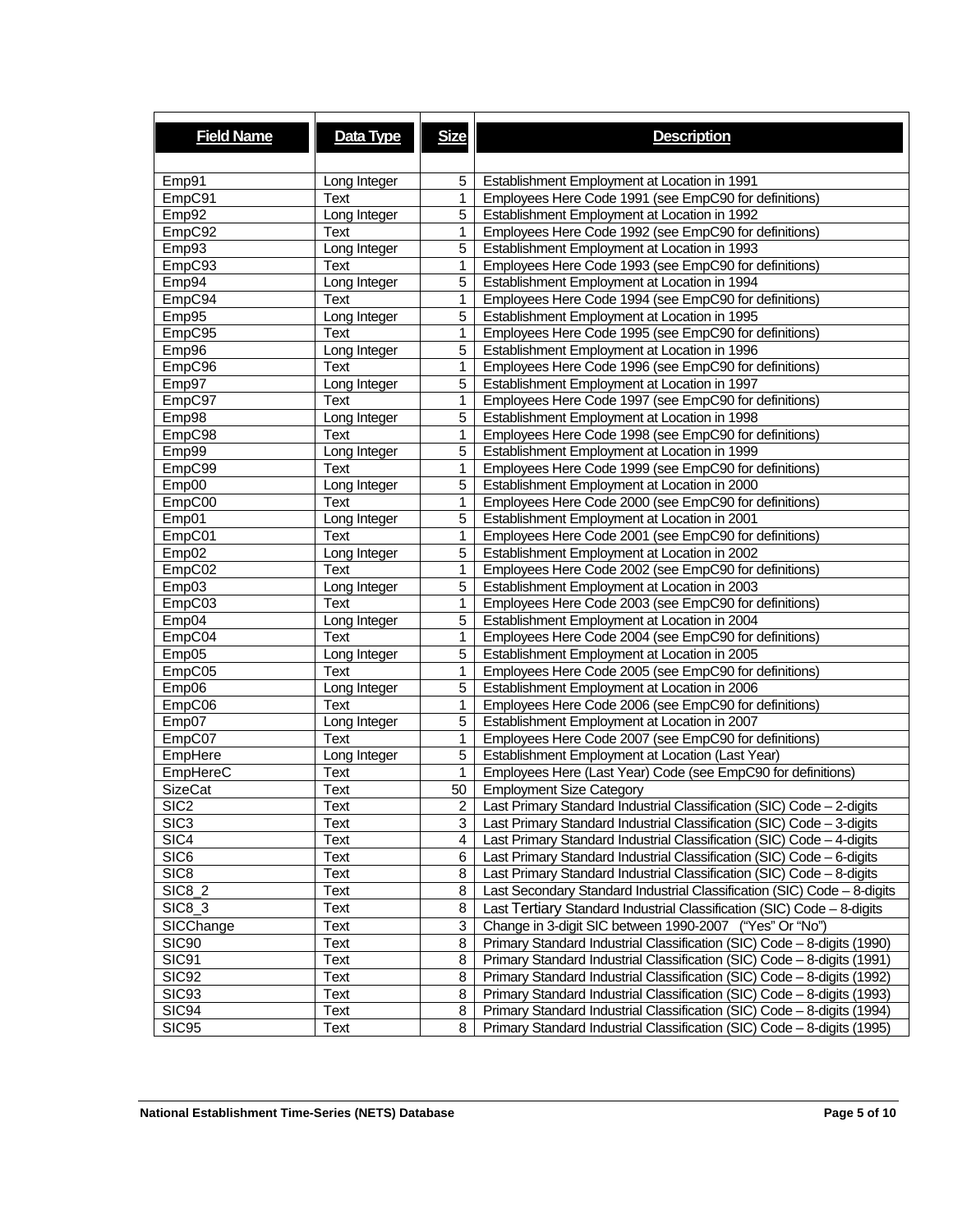| <b>Field Name</b> | Data Type | <b>Size</b> | <b>Description</b>                                                        |
|-------------------|-----------|-------------|---------------------------------------------------------------------------|
|                   |           |             |                                                                           |
| SIC <sub>96</sub> | Text      | 8           | Primary Standard Industrial Classification (SIC) Code - 8-digits (1996)   |
| SIC97             | Text      | 8           | Primary Standard Industrial Classification (SIC) Code - 8-digits (1997)   |
| <b>SIC98</b>      | Text      | 8           | Primary Standard Industrial Classification (SIC) Code - 8-digits (1998)   |
| <b>SIC99</b>      | Text      | 8           | Primary Standard Industrial Classification (SIC) Code - 8-digits (1999)   |
| SIC00             | Text      | 8           | Primary Standard Industrial Classification (SIC) Code - 8-digits (2000)   |
| SIC01             | Text      | 8           | Primary Standard Industrial Classification (SIC) Code - 8-digits (2001)   |
| SIC <sub>02</sub> | Text      | 8           | Primary Standard Industrial Classification (SIC) Code -- 8-digits (2002)  |
| SIC03             | Text      | 8           | Primary Standard Industrial Classification (SIC) Code -- 8-digits (2003)  |
| SIC04             | Text      | 8           | Primary Standard Industrial Classification (SIC) Code -- 8-digits (2004)  |
| SIC05             | Text      | 8           | Primary Standard Industrial Classification (SIC) Code -- 8-digits (2005)  |
| SIC06             | Text      | 8           | Primary Standard Industrial Classification (SIC) Code -- 8-digits (2006)  |
| SIC07             | Text      | 8           | Primary Standard Industrial Classification (SIC) Code -- 8-digits (2007)  |
| Industry          | Text      | 70          | Primary SIC Industry Name in Last Year                                    |
| IndustryGroup     | Text      | 50          | Primary 3-digit SIC Industry Name in Last Year                            |
| HQDuns90          | Text      | 9           | Ultimate/Parent/HQ D-U-N-S® Number (highest reported) in 1990             |
| HQDuns91          | Text      | 9           | Ultimate/Parent/HQ D-U-N-S <sup>®</sup> Number (highest reported) in 1991 |
| HQDuns92          | Text      | 9           | Ultimate/Parent/HQ D-U-N-S <sup>®</sup> Number (highest reported) in 1992 |
| HQDuns93          | Text      | 9           | Ultimate/Parent/HQ D-U-N-S® Number (highest reported) in 1993             |
| HQDuns94          | Text      | 9           | Ultimate/Parent/HQ D-U-N-S® Number (highest reported) in 1994             |
| HQDuns95          | Text      | 9           | Ultimate/Parent/HQ D-U-N-S® Number (highest reported) in 1995             |
| HQDuns96          | Text      | 9           |                                                                           |
|                   |           |             | Ultimate/Parent/HQ D-U-N-S® Number (highest reported) in 1996             |
| HQDuns97          | Text      | 9           | Ultimate/Parent/HQ D-U-N-S <sup>®</sup> Number (highest reported) in 1997 |
| HQDuns98          | Text      | 9           | Ultimate/Parent/HQ D-U-N-S <sup>®</sup> Number (highest reported) in 1998 |
| HQDuns99          | Text      | 9           | Ultimate/Parent/HQ D-U-N-S® Number (highest reported) in 1999             |
| HQDuns00          | Text      | 9           | Ultimate/Parent/HQ D-U-N-S <sup>®</sup> Number (highest reported) in 2000 |
| HQDuns01          | Text      | 9           | Ultimate/Parent/HQ D-U-N-S <sup>®</sup> Number (highest reported) in 2001 |
| HQDuns02          | Text      | 9           | Ultimate/Parent/HQ D-U-N-S <sup>®</sup> Number (highest reported) in 2002 |
| HQDuns03          | Text      | 9           | Ultimate/Parent/HQ D-U-N-S® Number (highest reported) in 2003             |
| HQDuns04          | Text      | 9           | Ultimate/Parent/HQ D-U-N-S® Number (highest reported) in 2004             |
| HQDuns05          | Text      | 9           | Ultimate/Parent/HQ D-U-N-S <sup>®</sup> Number (highest reported) in 2005 |
| HQDuns06          | Text      | 9           |                                                                           |
|                   |           |             | Ultimate/Parent/HQ D-U-N-S <sup>®</sup> Number (highest reported) in 2006 |
| HQDuns07          | Text      | 9           | Ultimate/Parent/HQ D-U-N-S® Number (highest reported) in 2007             |
| HQDunsChange      | Text      | 1           | HQ Change Indicator (Yes = Headquarters changed 1990-2007, No =           |
| FIPS90            | Text      | 5           | No change in headquarters)<br>5-Digit Postal ZIP Code in January 1990     |
| FIPS91            | Text      | 5           | 5-Digit Postal ZIP Code in January 1991                                   |
| FIPS92            | Text      | 5           | 5-Digit Postal ZIP Code in January 1992                                   |
| FIPS93            | Text      | 5           | 5-Digit Postal ZIP Code in January 1993                                   |
| FIPS94            | Text      | 5           | 5-Digit Postal ZIP Code in January 1994                                   |
| FIPS95            | Text      | 5           | 5-Digit Postal ZIP Code in January 1995                                   |
| FIPS96            | Text      | 5           | 5-Digit Postal ZIP Code in January 1996                                   |
| FIPS97            | Text      | 5           | 5-Digit Postal ZIP Code in January 1997                                   |
| FIPS98            | Text      | 5           | 5-Digit Postal ZIP Code in January 1998                                   |
| FIPS99            | Text      | 5           | 5-Digit Postal ZIP Code in January 1999                                   |
| FIPS00            | Text      | 5           | 5-Digit Postal ZIP Code in January 2000                                   |
| FIPS01            | Text      | 5           | 5-Digit Postal ZIP Code in January 2001                                   |
| FIPS02            | Text      | 5           | 5-Digit Postal ZIP Code in January 2002                                   |
| FIPS03            | Text      | 5           | 5-Digit Postal ZIP Code in January 2003                                   |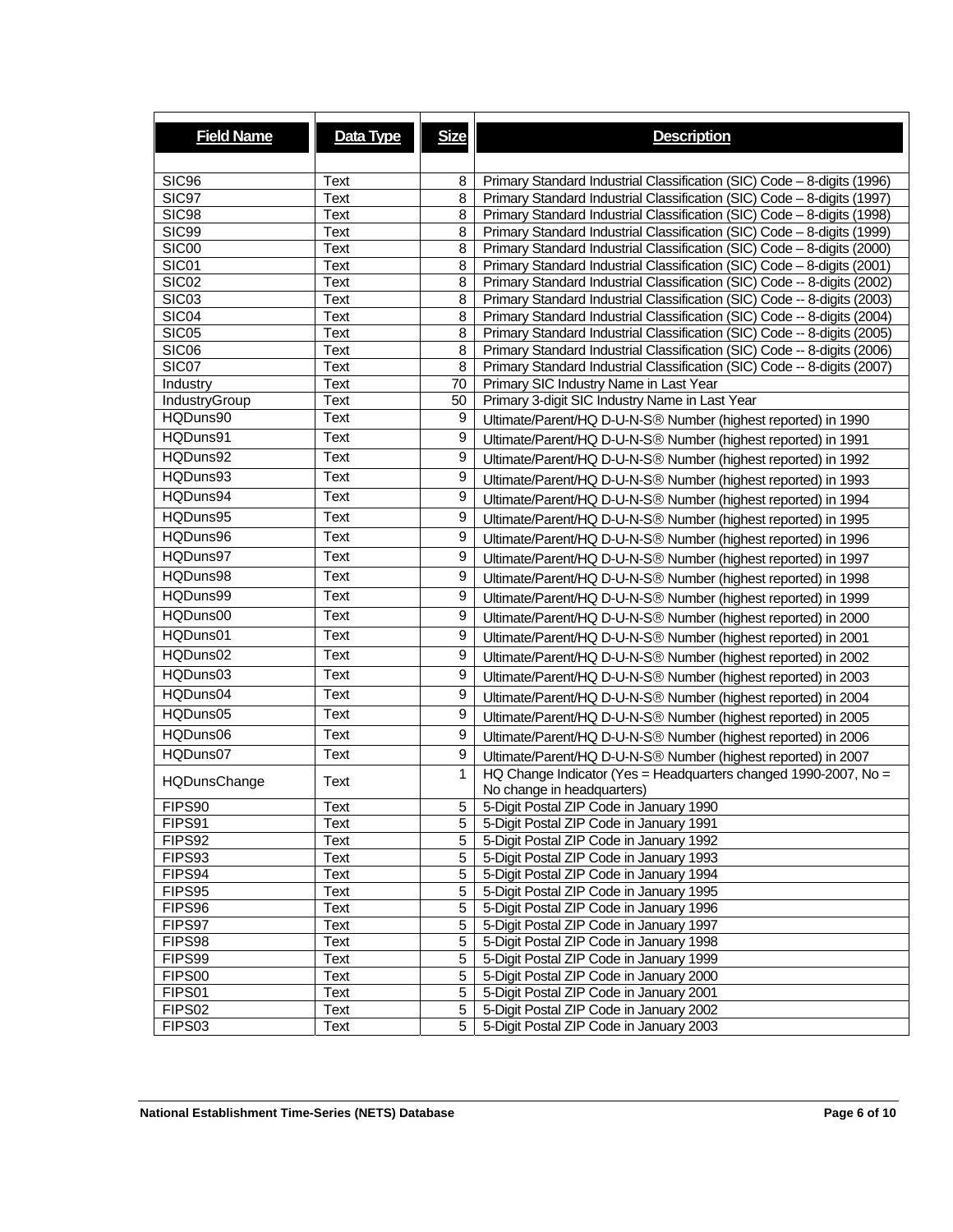| <b>Field Name</b>          | Data Type | <b>Size</b>    | <b>Description</b>                                                        |
|----------------------------|-----------|----------------|---------------------------------------------------------------------------|
|                            |           |                |                                                                           |
| FIPS04                     | Text      | 5              | 5-Digit Postal ZIP Code in January 2004                                   |
| FIPS05                     | Text      | 5              | 5-Digit Postal ZIP Code in January 2005                                   |
| FIPS06                     | Text      | 5              | 5-Digit Postal ZIP Code in January 2006                                   |
| FIPS07                     | Text      | 5              | 5-Digit Postal ZIP Code in January 2007                                   |
| FipsChange                 | Text      | 3              | Yes = County changed 1990-2007, No = No change in county                  |
| <b>OutofBis</b>            | Text      | 4              | Year of Out-of-Business Indicator (may be estimated)                      |
| YearStart                  | Text      | 4              | Year Start Reported by Establishment                                      |
| PayDexMin90                | Text      | 3              | Minimum Dun & Bradstreet PayDex Score for Jan '89 - Jan '90 <sup>11</sup> |
| PayDexMax90                | Text      | 3              | Maximum Dun & Bradstreet PayDex Score for Jan '89 - Jan '90               |
| PayDexMin91                | Text      | 3              | Minimum Dun & Bradstreet PayDex Score for Jan '90 - Jan '91               |
|                            | Text      | 3              |                                                                           |
| PayDexMax91<br>PayDexMin92 | Text      | 3              | Maximum Dun & Bradstreet PayDex Score for Jan '90 - Jan '91               |
|                            |           |                | Minimum Dun & Bradstreet PayDex Score for Jan '91 - Jan '92               |
| PayDexMax92                | Text      | 3              | Maximum Dun & Bradstreet PayDex Score for Jan '91 - Jan '92               |
| PayDexMin93                | Text      | 3<br>3         | Minimum Dun & Bradstreet PayDex Score for Jan '92 - Jan '93               |
| PayDexMax93                | Text      |                | Maximum Dun & Bradstreet PayDex Score for Jan '92 - Jan '93               |
| PayDexMin94                | Text      | 3              | Minimum Dun & Bradstreet PayDex Score for Jan '93 - Jan '94               |
| PayDexMax94                | Text      | 3              | Maximum Dun & Bradstreet PayDex Score for Jan '93 - Jan '94               |
| PayDexMin95                | Text      | 3              | Minimum Dun & Bradstreet PayDex Score for Jan '94 - Jan '95               |
| PayDexMax95                | Text      | 3              | Maximum Dun & Bradstreet PayDex Score for Jan '94 - Jan '95               |
| PayDexMin96                | Text      | 3              | Minimum Dun & Bradstreet PayDex Score for Jan '95 - Jan '96               |
| PayDexMax96                | Text      | 3              | Maximum Dun & Bradstreet PayDex Score for Jan '95 - Jan '96               |
| PayDexMin97                | Text      | 3              | Minimum Dun & Bradstreet PayDex Score for Jan '96 - Jan '97               |
| PayDexMax97                | Text      | 3              | Maximum Dun & Bradstreet PayDex Score for Jan '96 - Jan '97               |
| PayDexMin98                | Text      | 3              | Minimum Dun & Bradstreet PayDex Score for Jan '97 - Jan '98               |
| PayDexMax98                | Text      | 3              | Maximum Dun & Bradstreet PayDex Score for Jan '97 - Jan '98               |
| PayDexMin99                | Text      | 3              | Minimum Dun & Bradstreet PayDex Score for Jan '98 - Jan '99               |
| PayDexMax99                | Text      | 3              | Maximum Dun & Bradstreet PayDex Score for Jan '98 - Jan '99               |
| PayDexMin00                | Text      | 3              | Minimum Dun & Bradstreet PayDex Score for Jan '99 - Jan '00               |
| PayDexMax00                | Text      | 3              | Maximum Dun & Bradstreet PayDex Score for Jan '99 - Jan '00               |
| PayDexMin01                | Text      | 3              | Minimum Dun & Bradstreet PayDex Score for Jan '00 - Jan '01               |
| PayDexMax01                | Text      | 3              | Maximum Dun & Bradstreet PayDex Score for Jan '00 - Jan '01               |
| PayDexMin02                | Text      | 3              | Minimum Dun & Bradstreet PayDex Score for Jan '01 - Jan '02               |
| PayDexMax02                | Text      | 3              | Maximum Dun & Bradstreet PayDex Score for Jan '01 - Jan '02               |
| PayDexMin03                | Text      | 3              | Minimum Dun & Bradstreet PayDex Score for Jan '02 - Jan '03               |
| PayDexMax03                | Text      | 3              | Maximum Dun & Bradstreet PayDex Score for Jan '02 - Jan '03               |
| PayDexMin04                | Text      | 3              | Minimum Dun & Bradstreet PayDex Score for Jan '03 - Jan '04               |
| PayDexMax04                | Text      | 3              | Maximum Dun & Bradstreet PayDex Score for Jan '03 - Jan '04               |
| PayDexMin05                | Text      | 3              | Minimum Dun & Bradstreet PayDex Score for Jan '04 - Jan '05               |
| PayDexMax05                | Text      | 3              | Maximum Dun & Bradstreet PayDex Score for Jan '04 - Jan '05               |
| PayDexMin06                | Text      | 3              | Minimum Dun & Bradstreet PayDex Score for Jan '05 - Jan '06               |
| PayDexMax06                | Text      | 3              | Maximum Dun & Bradstreet PayDex Score for Jan '05 - Jan '06               |
| PayDexMin07                | Text      | 3              | Minimum Dun & Bradstreet PayDex Score for Jan '06 - Jan '07               |
| PayDexMax07                | Text      | 3              | Maximum Dun & Bradstreet PayDex Score for Jan '06 - Jan '07               |
| D&Brating90                | Text      | 3              | Dun & Bradstreet Rating in 1990                                           |
| D&Brating91                | Text      | 3              | Dun & Bradstreet Rating in 1991                                           |
| D&Brating92                | Text      | 3              | Dun & Bradstreet Rating in 1992                                           |
| D&Brating93                | Text      | 3              | Dun & Bradstreet Rating in 1993                                           |
| D&Brating94                | Text      | 3 <sup>1</sup> | Dun & Bradstreet Rating in 1994                                           |
| D&Brating95                | Text      | 3 <sup>1</sup> | Dun & Bradstreet Rating in 1995                                           |

 $^{11}$  See http://smallbusiness.dnb.com/glossary.asp for more information on PayDex Scores and D&B Ratings.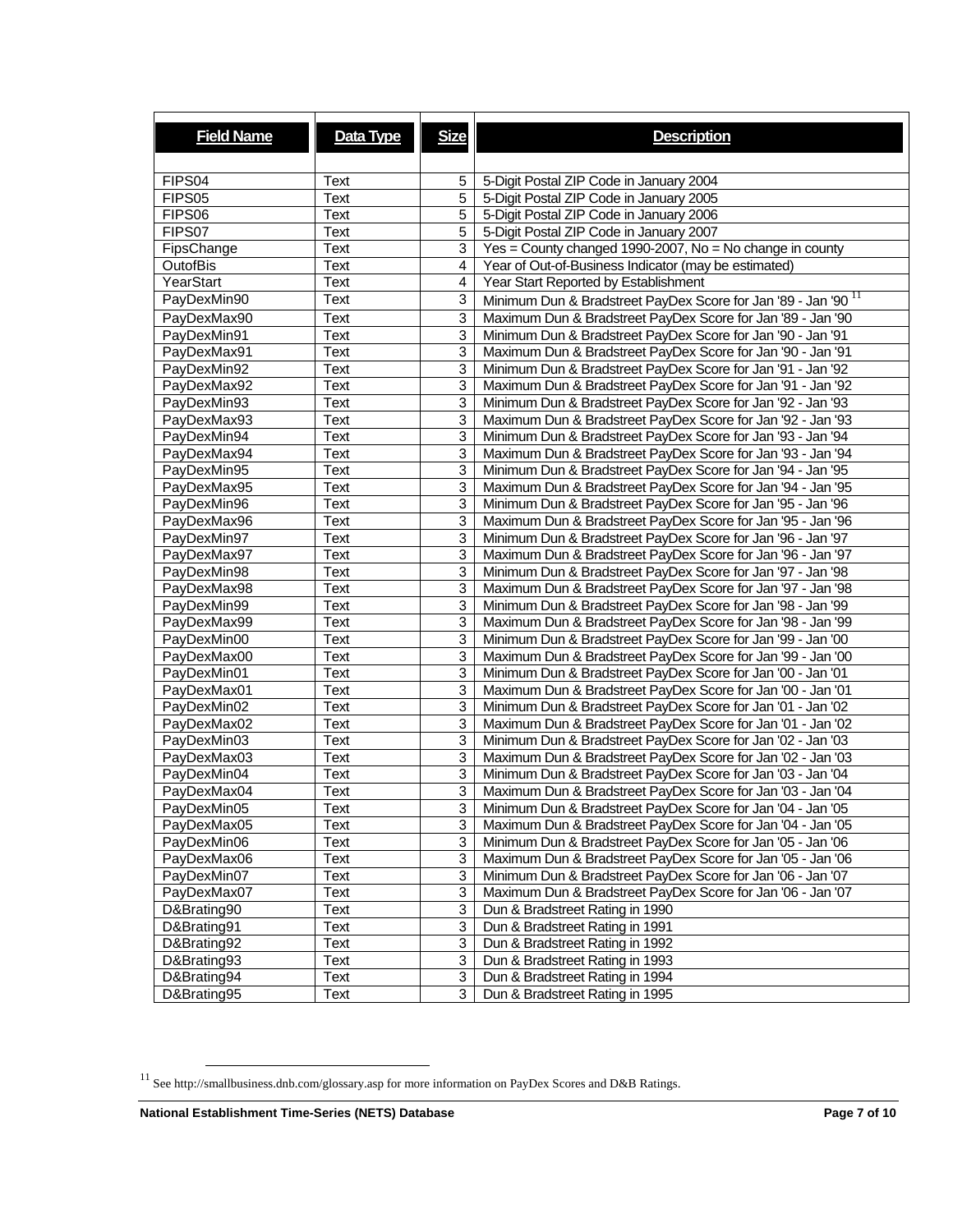| <b>Field Name</b>   | Data Type   | <b>Size</b>      | <b>Description</b>                                                                            |
|---------------------|-------------|------------------|-----------------------------------------------------------------------------------------------|
|                     |             |                  |                                                                                               |
|                     |             |                  |                                                                                               |
| D&Brating96         | <b>Text</b> | 3                | Dun & Bradstreet Rating in 1996                                                               |
| D&Brating97         | Text        | 3                | Dun & Bradstreet Rating in 1997                                                               |
| D&Brating98         | <b>Text</b> | 3                | Dun & Bradstreet Rating in 1998                                                               |
| D&Brating99         | Text        | 3                | Dun & Bradstreet Rating in 1999                                                               |
| D&Brating00         | <b>Text</b> | 3                | Dun & Bradstreet Rating in 2000                                                               |
| D&Brating01         | <b>Text</b> | 3                | Dun & Bradstreet Rating in 2001                                                               |
| D&Brating02         | Text        | 3                | Dun & Bradstreet Rating in 2002                                                               |
| D&Brating03         | <b>Text</b> | 3                | Dun & Bradstreet Rating in 2003                                                               |
| D&Brating04         | Text        | 3                | Dun & Bradstreet Rating in 2004                                                               |
| D&Brating05         | Text        | 3                | Dun & Bradstreet Rating in 2005                                                               |
| D&Brating06         | <b>Text</b> | 3                | Dun & Bradstreet Rating in 2006                                                               |
| D&Brating07         | <b>Text</b> | 3                | Dun & Bradstreet Rating in 2007                                                               |
| Sales90             | Currency    | 12               | Establishment Sales 1990 (\$)                                                                 |
|                     |             | 1                | Establishment Sales Code 1990 ( $0 =$ Actual, 1 = Bottom of Range, 2 =                        |
| SalesC90            | Text        |                  | D&B Estimate, 3 = Walls Estimate)                                                             |
| Sales91             | Currency    | 12               | Establishment Sales 1991 (\$)                                                                 |
| SalesC91            | Text        | 1                | Establishment Sales Code 1991 (See SalesC90 for Definitions)                                  |
| Sales92             | Currency    | 12               | Establishment Sales 1992 (\$)                                                                 |
| SalesC92            | Text        | 1                | Establishment Sales Code 1992 (See SalesC90 for Definitions)                                  |
| Sales93             | Currency    | 12               | Establishment Sales 1993 (\$)                                                                 |
| SalesC94            | Text        | 1                | Establishment Sales Code 1993 (See SalesC90 for Definitions)                                  |
| Sales94             | Currency    | 12               | Establishment Sales 1994 (\$)                                                                 |
| SalesC94            | <b>Text</b> | 1                | Establishment Sales Code 1994 (See SalesC90 for Definitions)                                  |
| Sales95             |             | 12               |                                                                                               |
| SalesC95            | Currency    | 1                | Establishment Sales 1995 (\$)<br>Establishment Sales Code 1995 (See SalesC90 for Definitions) |
|                     | Text        |                  |                                                                                               |
| Sales96             | Currency    | 12               | Establishment Sales 1996 (\$)                                                                 |
| SalesC96            | Text        | 1                | Establishment Sales Code 1996 (See SalesC90 for Definitions)                                  |
| Sales97             | Currency    | 12               | Establishment Sales 1997 (\$)                                                                 |
| SalesC97            | <b>Text</b> | 1                | Establishment Sales Code 1997 (See SalesC90 for Definitions)                                  |
| Sales98             | Currency    | 12               | Establishment Sales 1998 (\$)                                                                 |
| SalesC98            | Text        | 1                | Establishment Sales Code 1998 (See SalesC90 for Definitions)                                  |
| Sales99             | Currency    | 12               | Establishment Sales 1999 (\$)                                                                 |
| SalesC99            | Text        | 1                | Establishment Sales Code 1999 (See SalesC90 for Definitions)                                  |
| Sales00             | Currency    | 12               | Establishment Sales 2000 (\$)                                                                 |
| SalesC00            | Text        | 1                | Establishment Sales Code 2000 (See SalesC90 for Definitions)                                  |
| Sales01             | Currency    | 12               | Establishment Sales 2001 (\$)                                                                 |
| SalesC01            | Text        | 1                | Establishment Sales Code 2001 (See SalesC90 for Definitions)                                  |
| Sales <sub>02</sub> | Currency    | 12 <sup>12</sup> | Establishment Sales 2002 (\$)                                                                 |
| SalesC02            | Text        | 1                | Establishment Sales Code 2002 (See SalesC90 for Definitions)                                  |
| Sales <sub>03</sub> | Currency    | 12               | Establishment Sales 2003 (\$)                                                                 |
| SalesC03            | Text        | 1                | Establishment Sales Code 2003 (See SalesC90 for Definitions)                                  |
| Sales <sub>04</sub> | Currency    | 12               | Establishment Sales 2004 (\$)                                                                 |
| SalesC04            | Text        | 1                | Establishment Sales Code 2004 (See SalesC90 for Definitions)                                  |
| Sales <sub>05</sub> | Currency    | 12               | Establishment Sales 2005 (\$)                                                                 |
| SalesC05            | Text        | 1                | Establishment Sales Code 2005 (See SalesC90 for Definitions)                                  |
| Sales <sub>06</sub> | Currency    | 12               | Establishment Sales 2006 (\$)                                                                 |
| SalesC06            | Text        | 1                | Establishment Sales Code 2006 (See SalesC90 for Definitions)                                  |
| Sales07             | Currency    | 12               | Establishment Sales 2007 (\$)                                                                 |
| SalesC07            | Text        | 1                | Establishment Sales Code 2007 (See SalesC90 for Definitions)                                  |
| SalesHere           | Currency    | 12               | Establishment Sales (Last Year, \$)                                                           |
| SalesHereC          |             | 1                | Establishment Sales (Last Year) Code (See SalesC90 for Definitions)                           |
|                     | Text        |                  |                                                                                               |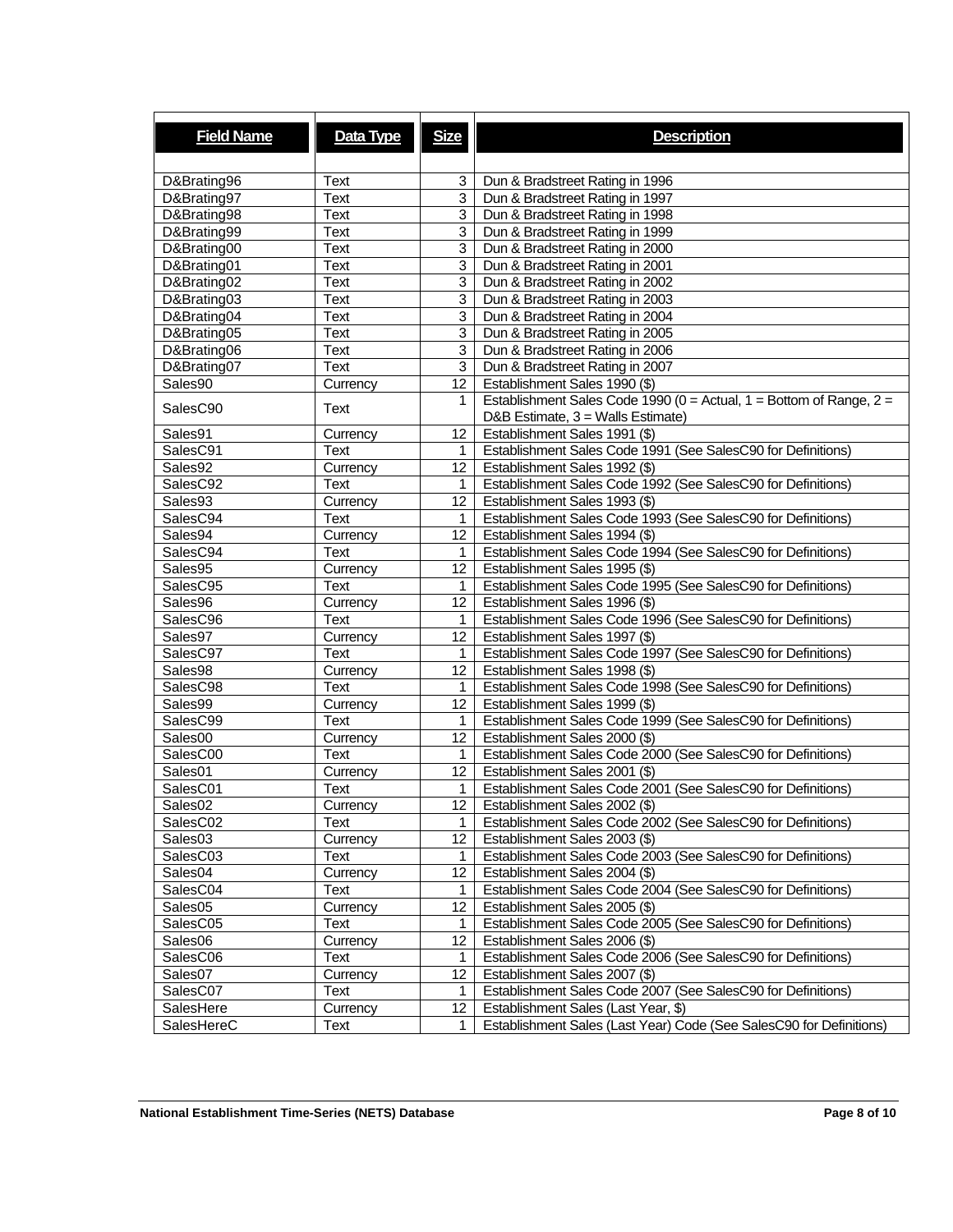| <b>Field Name</b>       | Data Type    | <b>Size</b>    | <b>Description</b>                                                                |
|-------------------------|--------------|----------------|-----------------------------------------------------------------------------------|
|                         |              |                |                                                                                   |
| SalesGrowth             |              | 1              |                                                                                   |
|                         | Integer      |                | Quartile of Last 3-yr Sales Growth (1=fastest growth, 4=slowest,<br>2=middle 50%) |
|                         |              | $\mathbf{1}$   | Quartile of Last 3-yr Sales Growth Relative to 3-digit SIC Peers                  |
| <b>SalesGrowthPeer</b>  | Integer      |                | (1=fastest growth, 4=slowest, 2=middle 50%)                                       |
| MoveYears               | <b>Text</b>  | 35             | Year(s) of Establishment Move(s)                                                  |
| LastMove                | Text         | 4              | Year of Last Move                                                                 |
|                         |              | 4              | Primary Standard Industrial Classification (SIC) Code -- 4-digits (in             |
| MoveSIC4                | Text         |                | Move Year)                                                                        |
| OriginCity              | Text         | 50             | <b>Origin City Name</b>                                                           |
| OriginState             | <b>Text</b>  | $\overline{2}$ | <b>Origin State Abbreviation</b>                                                  |
| OriginZIP               | Text         | 5              | Origin 5-Digit Postal ZIP Code                                                    |
| DestinationCity         | Text         | 50             | <b>Destination City Name</b>                                                      |
| <b>DestinationState</b> | Text         | 2              | <b>Destination State Abbreviation</b>                                             |
| DestinationZIP          | <b>Text</b>  | 5              | Destination 5-Digit Postal ZIP Code                                               |
| MoveEmp                 | Long Integer | 5              | Establishment Employment (Here) in Move Year                                      |
|                         |              | 1              | Employees Here Code in Move Year ( $0 =$ Actual Figure, $1 =$ Bottom of           |
| EmpC                    | <b>Text</b>  |                | Range, 2 = D&B Estimate, 3 = Walls Estimate)                                      |
| MoveSales               | Currency     | 12             | Establishment Sales Estimate in Move Year (\$)                                    |
| <b>MoveSalesC</b>       | Text         | 1              | Establishment Sales Code in Move Year (See EmpC for Definitions)                  |
| PubPriv                 | <b>Text</b>  | 1              | Public/Private Indicator-Last (Y = Public, N = Private or Government)             |
|                         |              | 1              | Legal Status-Last (G = Proprietorship, H = Partnership, I = Corporation,          |
| LegalStat               | Text         |                | $J = Non-Profit, Blank = NA)$                                                     |
| ForeignOwn              | <b>Text</b>  | 1              | Foreign Owned-Last (1991 & after: Y = Yes, Space = No)                            |
|                         |              |                |                                                                                   |
|                         |              | 1              | Import/Export Indicator-Last (B = Both, E = Export, I = Import, Space =           |
| ImpExpInd               | Text         |                | Neither)                                                                          |
| GovtContra              | <b>Text</b>  | $\mathbf{1}$   | Government Contracts/Grants Indicator-Last (1998 & after: Y=Yes, N=               |
|                         |              |                | No)                                                                               |
|                         |              | 1              | Minority Owned Indicator-Last (1991 & after: Y = Minority Owned, N =              |
| Minority                | Text         |                | Not Minority Owned)                                                               |
| GenderCEO               | Text         | 1              | Gender of executive in record-Last (2000 & after: $M = Male$ , $F =$              |
|                         |              |                | Female, $B =$ Either, Blank = Unknown)                                            |
| WomenOwned              | Text         | 1              | Controlling interest in firm held by woman-Last (1998 & after: $Y = Yes$ ,        |
|                         |              |                | $N = No$                                                                          |
| Relocate                | Text         | 1              | Move Indicator (0=Never, 1=At least Once 1990-2001, 2=At least Once               |
|                         |              |                | 2002-04, or 3=Moved in 2005-06)                                                   |
| MoveOften               | Text         | 1              | Moved More Than Once 1990-2007 (Y=Yes, N= No)                                     |
| FirstYear               | Text         | $\overline{4}$ | First Year Establishment Was Active (1989=Existed BEFORE 1990)                    |
| LastYear                | Text         | 4              | Last Year Establishment Was Active (2007=Present)                                 |
| Address_First           | Text         | 50             | Street Address in First Year (Not available in NETS historical extracts)          |
| City_First              | Text         | 30             | City Name in First Year (Upper & lower case)                                      |
| State_First             | Text         | $\overline{c}$ | State Postal Abbreviation in First Year                                           |
| ZipCode_First           | Text         | 5              | 5-Digit Postal ZIP Code in First Year                                             |
| FipsMSA_First           | Text         | 4              | Establishment FIPS MSA Code in First Year                                         |
| FipsCounty_First        | Text         | 5              | Establishment FIPS County Code in First Year                                      |
| CityCode_First          | Text         | 6              | Dun & Bradstreet City Code in First Year                                          |
|                         |              |                |                                                                                   |